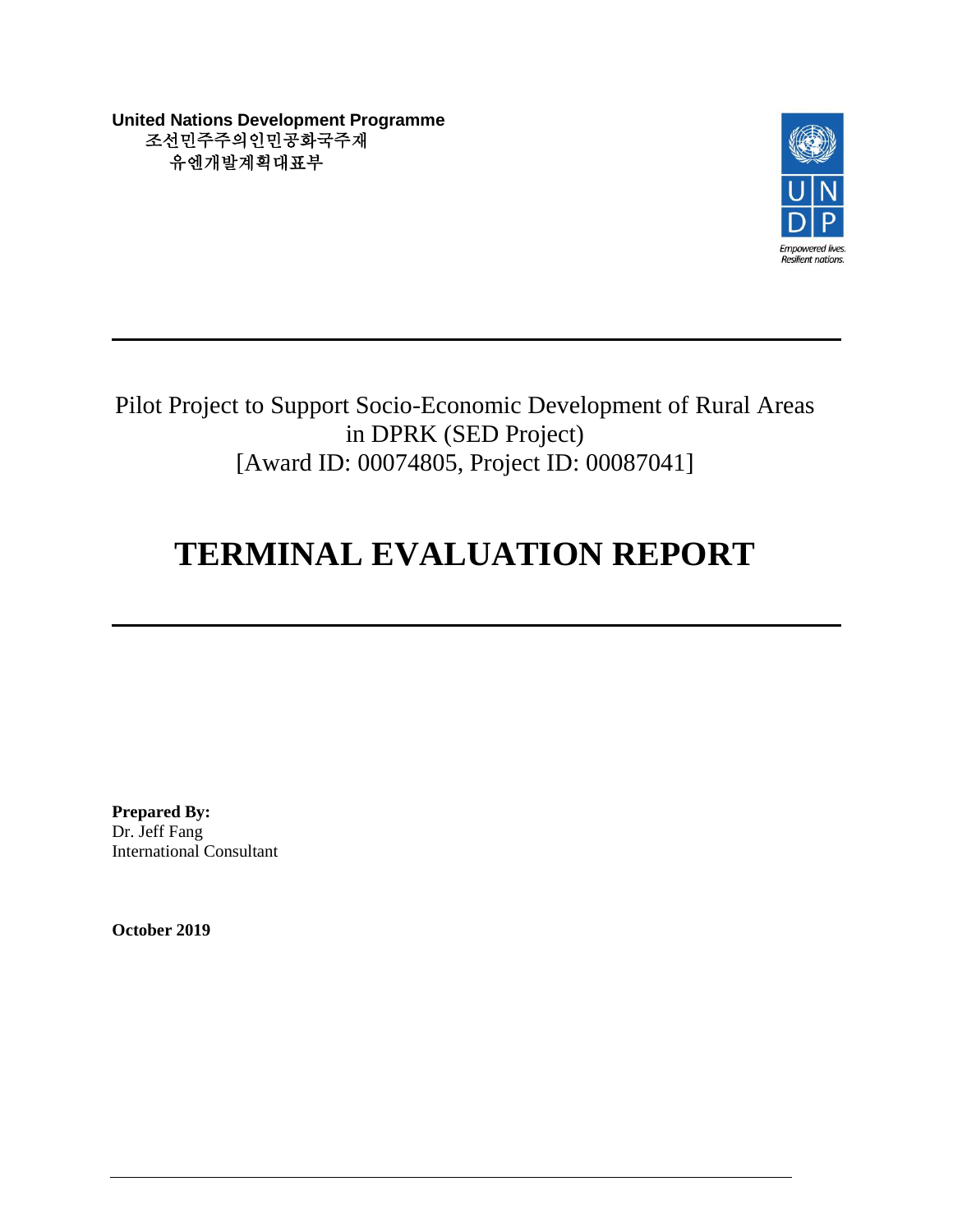## **EXECUTIVE SUMMARY**

This report is the result of the terminal evaluation mission which took place from August to October 2019, including the field mission in DPRK from 29 August to 6 September 2019. It was conducted in accordance with the principles outlined in the UNEG 'Ethical Guidelines for Evaluations".

## **1. Project Summary Table**

| <b>Project Title</b>                                          | Pilot Project to Support Socio-Economic Development of Rural Areas in DPRK<br>(SED)                                                                                                                                                                                                                                       |                                        |                             |                                          |  |
|---------------------------------------------------------------|---------------------------------------------------------------------------------------------------------------------------------------------------------------------------------------------------------------------------------------------------------------------------------------------------------------------------|----------------------------------------|-----------------------------|------------------------------------------|--|
| <b>ATLAS Business</b><br>Unit, Award #,<br>Project ID         | <b>Business Unit: UNDP DPRK</b><br>Award ID: 00074885; Project ID: 00087041                                                                                                                                                                                                                                               |                                        |                             |                                          |  |
| Country:                                                      | <b>DPRK</b>                                                                                                                                                                                                                                                                                                               | hired:                                 | Date project manager        | <b>July 2014</b>                         |  |
| Region:                                                       | Northeast Asia                                                                                                                                                                                                                                                                                                            |                                        | Planned closing date:       | 30-06-2016                               |  |
| <b>Project Document</b><br>(ProDoc)<br><b>Signature Date:</b> | 28-06-2013                                                                                                                                                                                                                                                                                                                | If revised, proposed.<br>closing date: |                             | 30-06-2018,<br>extended to<br>31-12-2018 |  |
| Executing<br>Agency/<br>Implementing<br>Partner:              | <b>UNDP DPRK CO</b>                                                                                                                                                                                                                                                                                                       |                                        |                             |                                          |  |
| Other project<br>partners:                                    | <b>UNIDO</b><br>$\bullet$<br>Ministry of Local Industries (MoLI, former Ministry of Food and Consumer<br>$\bullet$<br>Goods Industry/MoFCGI)<br>State Commission of Science and Technology (SCoST)<br>$\bullet$<br>Central Bureau of Statistics (CBS)<br>$\bullet$<br>Local counterparts at the county level<br>$\bullet$ |                                        |                             |                                          |  |
| Project<br><b>Financing</b>                                   | at Senior Management/Executive Board Level<br>endorsement (US\$)                                                                                                                                                                                                                                                          | Actual<br>at<br>Evaluation (US\$)      | <b>Terminal</b>             |                                          |  |
| $[1]$ UNDP<br>contribution:                                   | US\$4,328,309 until July 2016 but with approval<br>from UNDP HQ, to July 2018 with an increased<br>project funding to US\$5,240,309                                                                                                                                                                                       |                                        | US\$3,089,778               |                                          |  |
| [2] Government:<br>[3] Other<br>partners:                     | In-kind contributions                                                                                                                                                                                                                                                                                                     |                                        | In-kind contributions       |                                          |  |
| Project Total<br>Costs                                        | US\$5,240,309                                                                                                                                                                                                                                                                                                             |                                        | US\$3,089,778 (end of 2018) |                                          |  |

## **2. Project Description in Brief**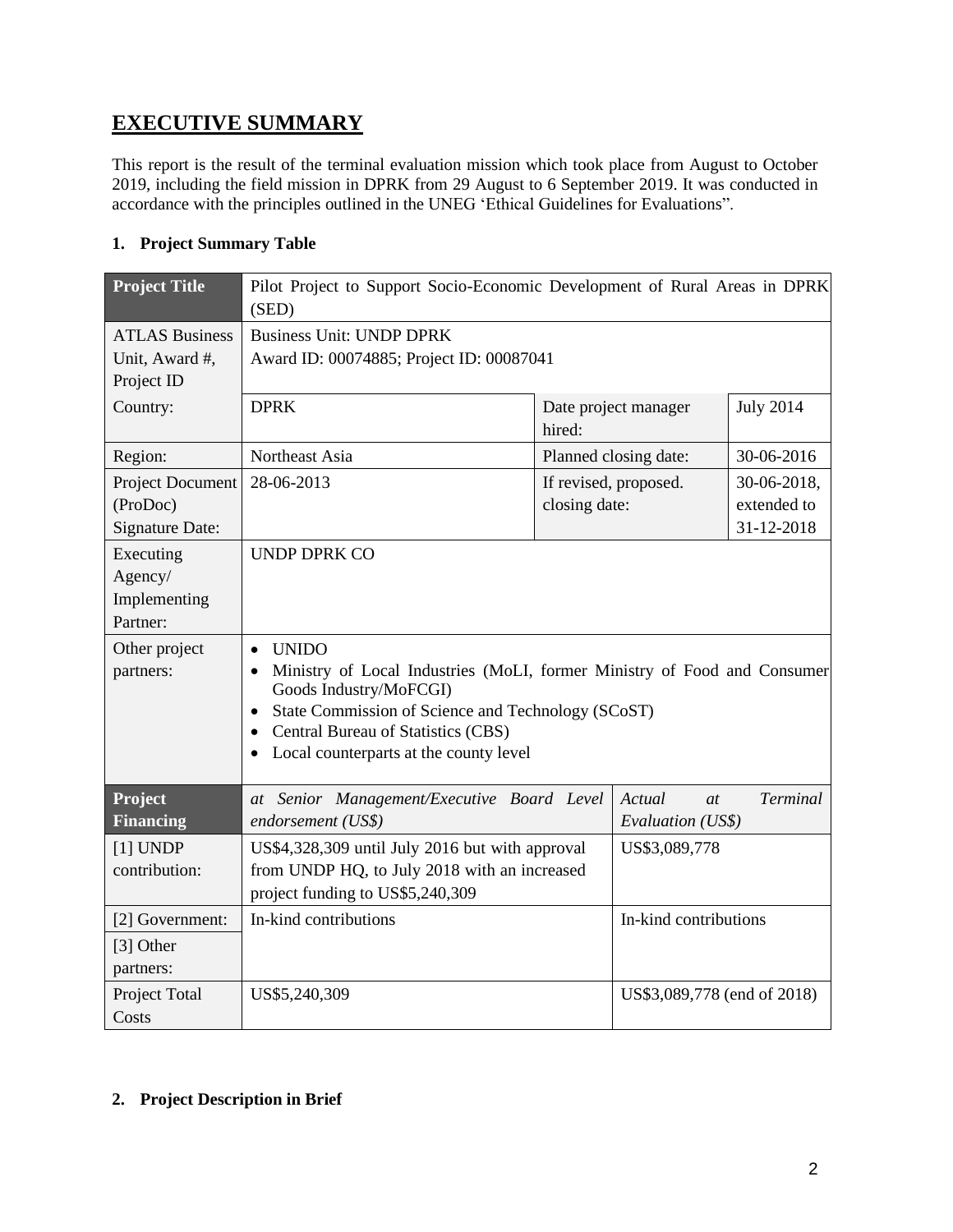The *Pilot Project to Support Socio-economic Development of Rural Areas in DPRK* (SED Project) formally commenced in June 2013 after two years of consultations, review, project formulation design and approval process. The UNDP implemented the SED Project in direct implementation modality (DIM), with UNIDO as a responsible party for some components through a UN Agency to UN Agency Contribution Agreement/Letter of Agreement (LOA) signed in November 2016.

Although initially designed as a development intervention, the SED Project delivered strong humanitarian-oriented activities that addressed the evolving priority needs of people in DPRK through an integrated intervention that was aimed at improving nutritional security and overall poverty alleviation.

The SED Project was also implemented in partnership with local counterparts at the county level targeting village communities (Ri) in rural/semi-rural areas of DPRK under the overall coordination of the DPRK National Coordinating Committee (NCC) for UNDP and technical guidance/support of line ministries of the Government of DPRK.

In line with DPRK national development priorities, the 2011-2015 UNDP DPRK CPD and the 2011-2016 United Nations Strategic Framework (UNSF), the SED Project was formulated with the following outcome:

#### *Increased standards of living and sustainable livelihood*

In order to achieve the above outcome, three outputs were expected from the SED project:

- Output 1: Employment and income generation in rural community industries promoted for more productive activities and improved standards of living and livelihoods
- Output 2: Household food security and income generating activities enhanced for rural population
- Output 3: Rural production systems and institutions strengthened for efficient utilization of livelihood

Three counties (Unryul, Unchon and Hoechang) were selected as pilot areas considering their status of underdevelopment, energy sufficiency, landscape diversity, raw materials availability, geographical accessibility (for project management and monitoring), and local authorities' commitment to the project.

Adopting DIM, the SED Project's Implementing Agency was UNDP, in partnership with the UNIDO, and as well as with the following project partners:

- Ministry of Local Industries (MoLI, former Ministry of Food and Consumer Goods Industry/MoFCGI)
- State Commission of Science and Technology (SCoST)
- Central Bureau of Statistics (CBS)
- Local counterparts at the county level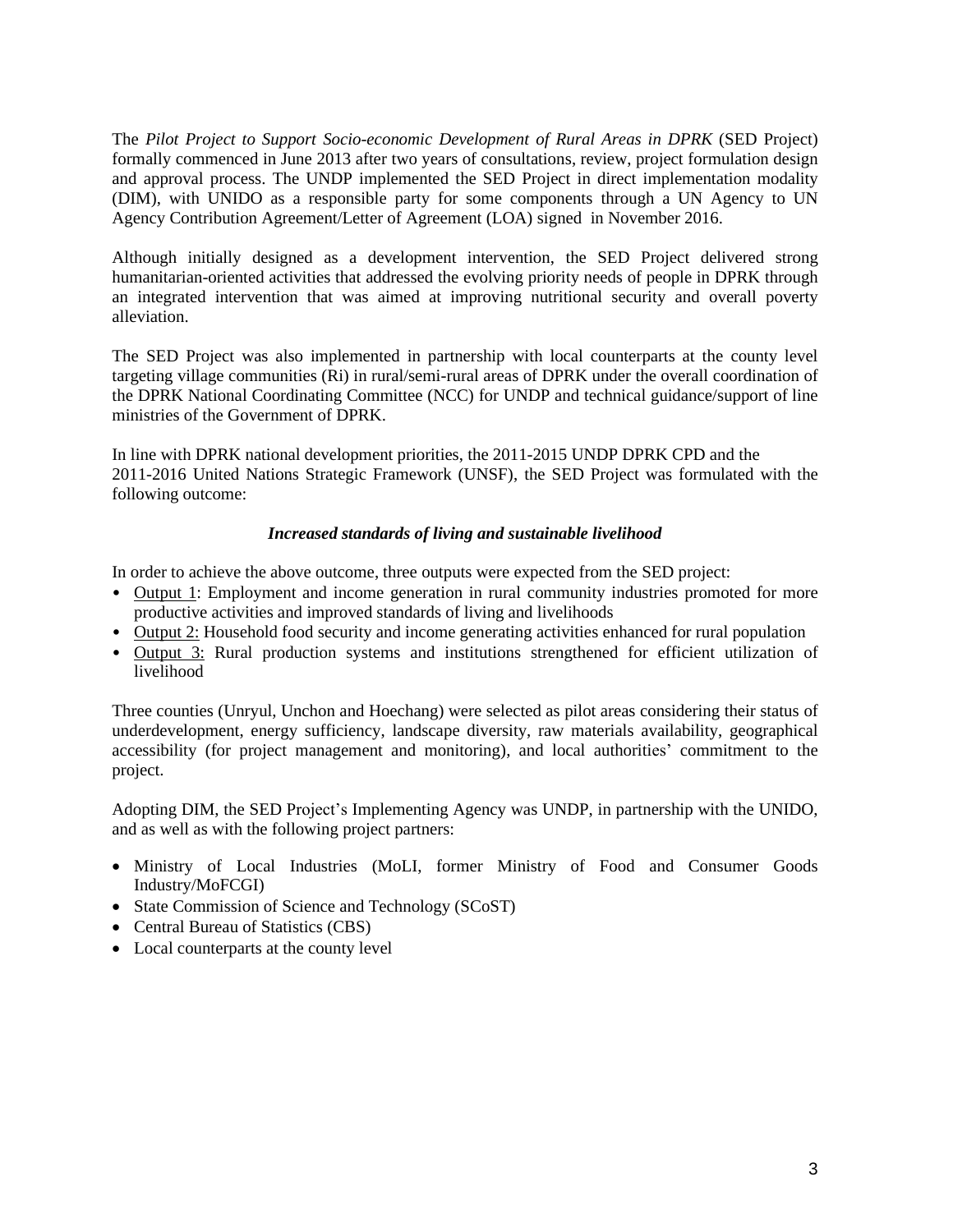## **3. Evaluation Rating Table**

|                                                                                                                     | <b>Overall Results/Impact:</b>                                                                                                                               | <b>Achievement</b><br><b>Rating</b> |
|---------------------------------------------------------------------------------------------------------------------|--------------------------------------------------------------------------------------------------------------------------------------------------------------|-------------------------------------|
| Outcome<br>Increased standards of living and sustainable livelihood                                                 |                                                                                                                                                              |                                     |
| Output 1<br>Employment and income<br>generation in rural<br>community industries<br>promoted for more               | Output 1.1 Production improvement of selected local food<br>processing factories<br>Responsibility: UNIDO                                                    | HU                                  |
| productive activities and<br>improved standards of<br>living and livelihoods                                        | Output 1.2<br>Wild fruit and edible plant processing for nutrition improvement<br>and food security in the mountainous areas of DPRK<br>Responsibility: UNDP | MU                                  |
|                                                                                                                     | Output 1.3 Enabling the production and processing of protein-<br>rich plants<br>Responsibility: UNDP                                                         | <b>MS</b>                           |
| Output 2<br>Household food security<br>improved and income<br>generating activities<br>enhanced for rural           | Output 2.1 Capacity Building of Local Raw Material Bases for<br>Soap and Paper Production<br>Responsibility: UNIDO                                           | HU                                  |
| population                                                                                                          | <b>Output 2.2 Production revitalization of Daily-Necessities</b><br>Factories based on their own raw material bases<br>Responsibility: UNIDO                 | HU                                  |
| Output 3<br>Rural production systems<br>and institutions strengthened<br>for efficient utilization of<br>livelihood | Output 3.1 Capacity building of community organizations for<br>more productive activities and improved income generation<br>Responsibility: UNIDO            | HU                                  |
|                                                                                                                     | Output 3.2 Support to community capacity for knowledge<br>dissemination for local sustainable production<br>Responsibility: UNDP                             | S                                   |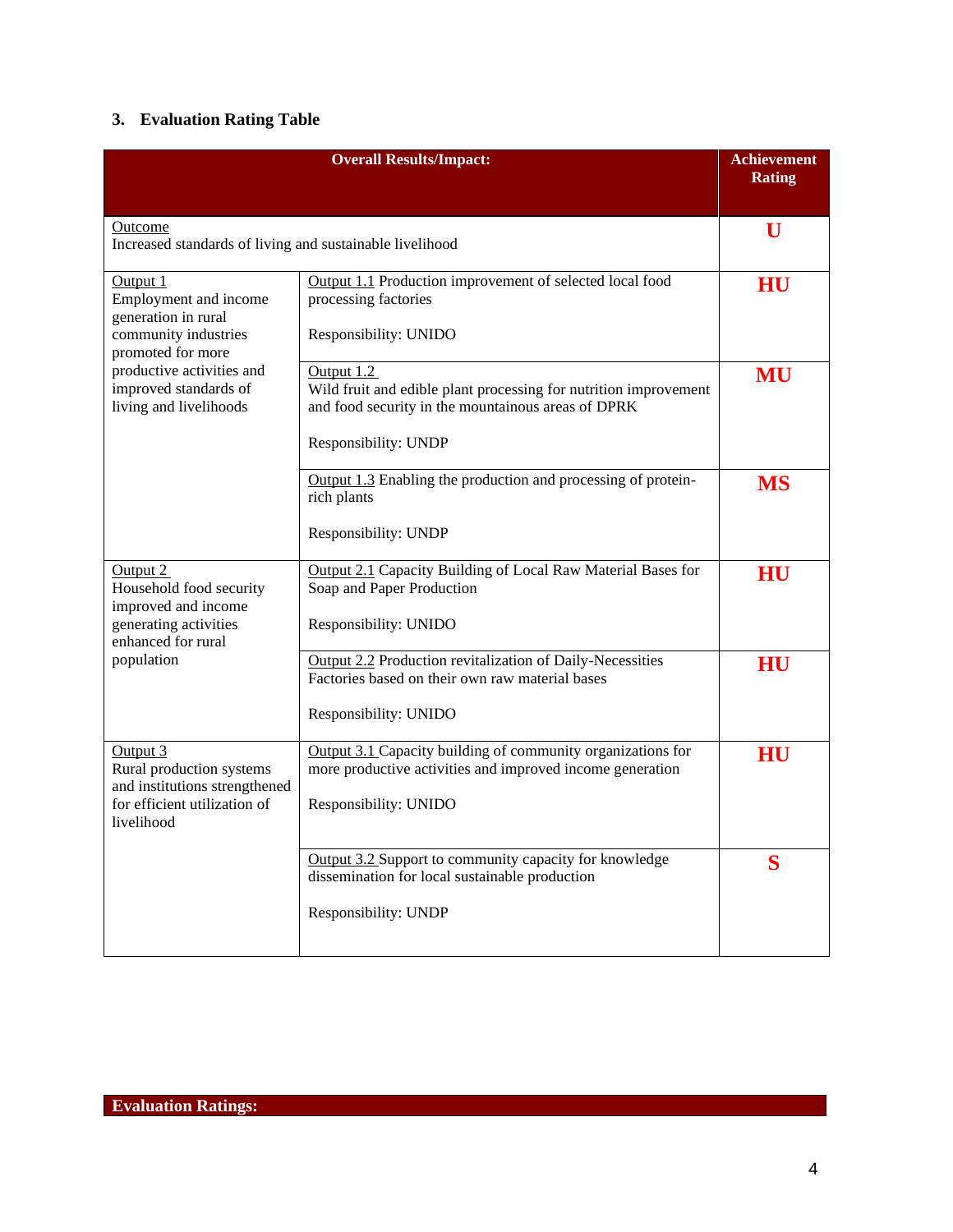| Category                      | Rating | Category                 | <b>Rating</b> |  |
|-------------------------------|--------|--------------------------|---------------|--|
| Relevance                     | S      | <b>Basic Human Needs</b> |               |  |
| Effectiveness                 |        | <b>Gender Equality</b>   |               |  |
| Efficiency                    | Ħ      | National Ownership       | $\mathbf C$   |  |
| <b>Sustainability Ratings</b> |        |                          |               |  |
|                               |        |                          |               |  |
| Category                      | Rating | Category                 | <b>Rating</b> |  |
| Sustainability                | MU     |                          |               |  |

| <b>Evaluation Ratings for Overall Results/Impact, Relevance,</b><br><b>Effectiveness, Efficiency, Basic Human Needs, Gender</b><br><b>Equality, National Ownership</b>                                                                                                                                              | <b>Sustainability ratings:</b>                                                                                                                                                    |
|---------------------------------------------------------------------------------------------------------------------------------------------------------------------------------------------------------------------------------------------------------------------------------------------------------------------|-----------------------------------------------------------------------------------------------------------------------------------------------------------------------------------|
| 6. Highly Satisfactory (HS): no shortcomings<br>5. Satisfactory (S): minor shortcomings<br>4. Moderately Satisfactory (MS): moderate shortcomings<br>3. Moderately Unsatisfactory (MU): significant shortcomings<br>2. Unsatisfactory (U): major shortcomings<br>1. Highly Unsatisfactory (HU): severe shortcomings | 4. Likely (L): negligible risks to sustainability<br>3. Moderately Likely (ML): moderate risks<br>2. Moderately Unlikely (MU): significant risks<br>1. Unlikely (U): severe risks |
| Additional ratings where relevant:<br>Not Applicable (N/A)<br>Unable to Assess (U/A)                                                                                                                                                                                                                                |                                                                                                                                                                                   |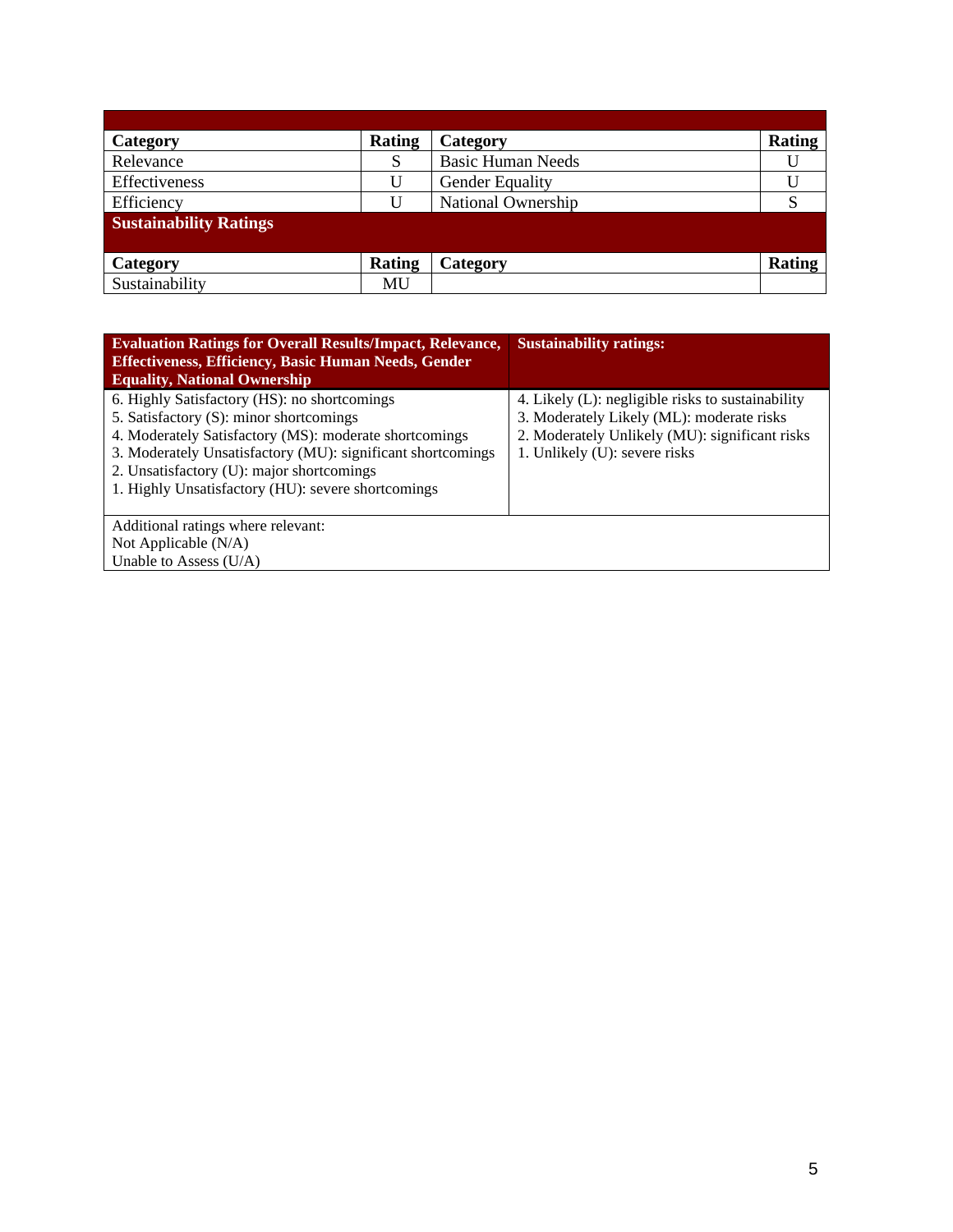#### **4. Summary of Conclusions and Lessons Learned**

#### Conclusion #1: Significant External Factors/Challenges Severely Affected the Project

Significant external factors/challenges beyond the control of the UNDP DPRK CO were encountered throughout the entire SED project implementation, and severely affected the timely delivery of project outputs and eventual achievement of results.

In particular, the evaluation highlights below the 3 external factors/challenges as the main constraints.

- a. 6 Rounds of UN Sanctions on DPRK (2016-2017)
- b. Extended Period of Banking Channel Disruptions/Closure
- c. Lengthy negotiation and clearance process for the partnership agreement between UNDP and UNIDO

Lesson Learned:

- 1. The SED Project in its entirety demonstrated a need for:
	- long-term scenario planning together with annual reviews for change of direction to form part of risk assessment and mitigations in special country context projects.
	- organizational policies and procedures should also be continuously reviewed and updated, if necessary, to resolve and minimize issues in the event of changing unforeseen circumstances
- 2. Implementing the SED Project without a concluded partnership agreement resulted in the significant delays to commencing project activities and the inability to deliver the desired results.

This also caused potential economic hardship/losses and productivity/job losses to the 3 counties who were understandably frustrated and disappointed by the prolonged delay of the partnership agreement, which was only finalized 2.5 years after the commencement of the SED Project.

Partnership agreements with clear roles and responsibilities should therefore be concluded before commencement of any projects.

#### Conclusion #2: The UNDP SED Project Team Has Done Their Best But There is Room For Improvement

The SED Project Team has done their best to implement the project despite encountering the significant external factors/challenges beyond the control of the UNDP DPRK CO throughout the entire SED Project. However, improvements could still be further strengthened in the following areas:

- 1. Continuous monitoring on the use of delivered items and assets in full operations and production to determine actual result
- 2. Field data collection to measure effectiveness and impact on completed project activities
- 3. For improved financial accountability and transparency purposes, future financial reporting of UNDP DPRK projects should track and report progress of consistent financial figures i.e. budget and actual expenditure for consistent comparisons between budget and actual expenditure, as per project outputs, based on project CDRs, for submissions of all relevant project reports (including annual progress reports), to demonstrate the efficient use of funding on project output-based activities.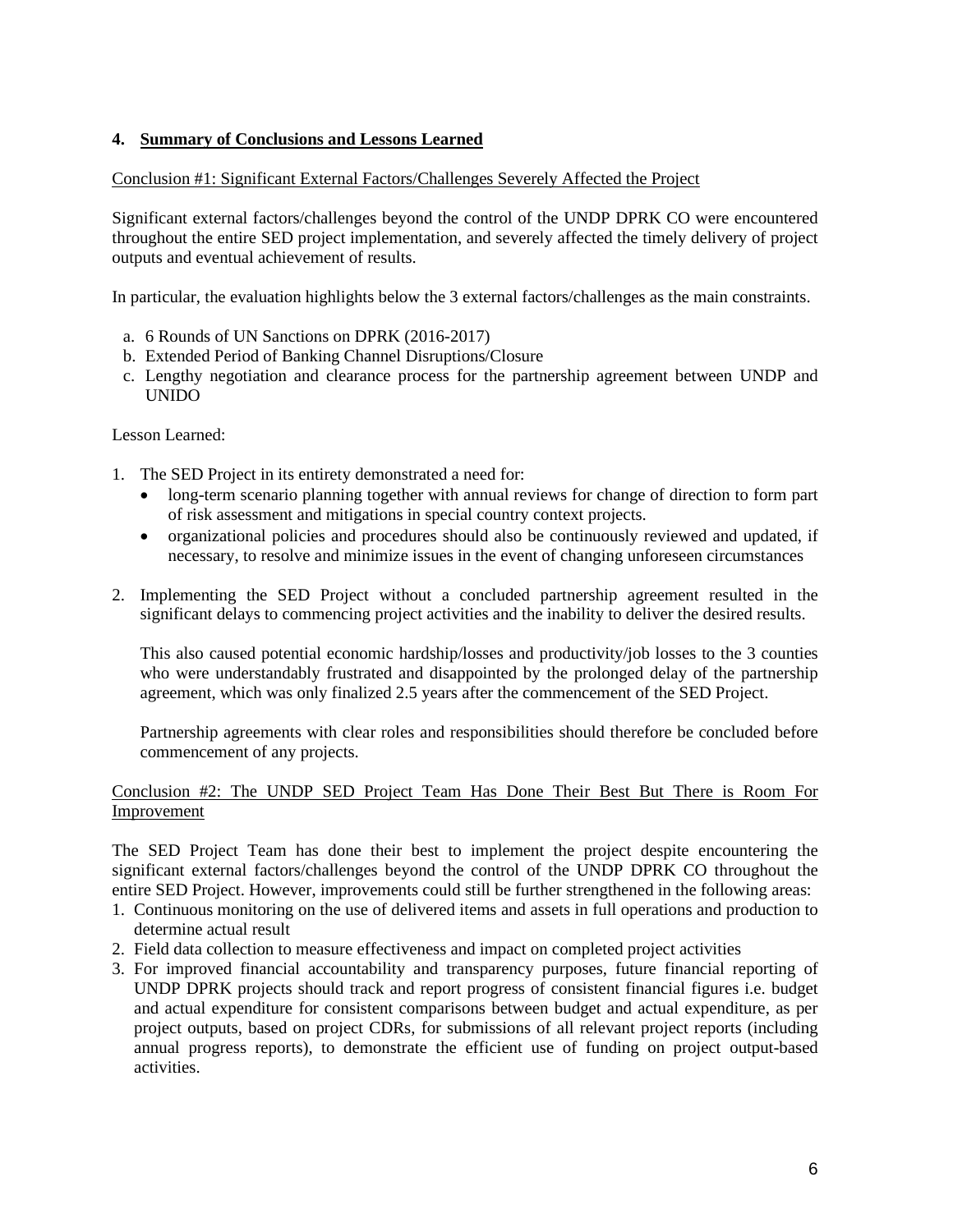#### Lesson Learned:

To maintain sustainability and determine any project output/activity effectiveness and impact, even after any formal hand-over and/or completion of project output technical support and assistance, it is important that project teams, during the project duration period, still continue monitoring and reporting on post project initiatives, including the use of the assets and delivered equipment items after handover to project beneficiaries. This would ensure that they are still in sustainable/good working condition when in full operation and in full production to determine the expected impact results.

For improved financial accountability and transparency purposes, financial reporting processes should be consistent, especially on the tracking and reporting of financial figures (budget and actual expenditure) and consistent comparisons between budget and actual expenditure to demonstrate the efficient use of funding on project output-based activities.

#### Conclusion #3: Strong National Ownership is the Key to Overcome Any Difficulties Faced and Achieve Optimum Results

An important result demonstrated in the SED Project was how the intended project outputs address country priorities and also fit within the county development priorities with new strategies and initiatives being planned for sustainable living and livelihoods. This was further strengthened with strong support and commitment from DPRK National/Local Counterparts.

The high level of national and local ownership for the Pistia Centre and Spirulina Centres in Unchon and Unryul Counties (South Hwanghae Province) ensured sustainability and positive environmental impact, despite the SED Project encountering external challenges that severely constrained the project beneficiaries.

#### Lesson Learned:

Strong national ownership through strong support and commitment, accompanied by capacity building and climate change adaptation activities, would play an essential key role to overcome any difficulties faced and achieve optimum results.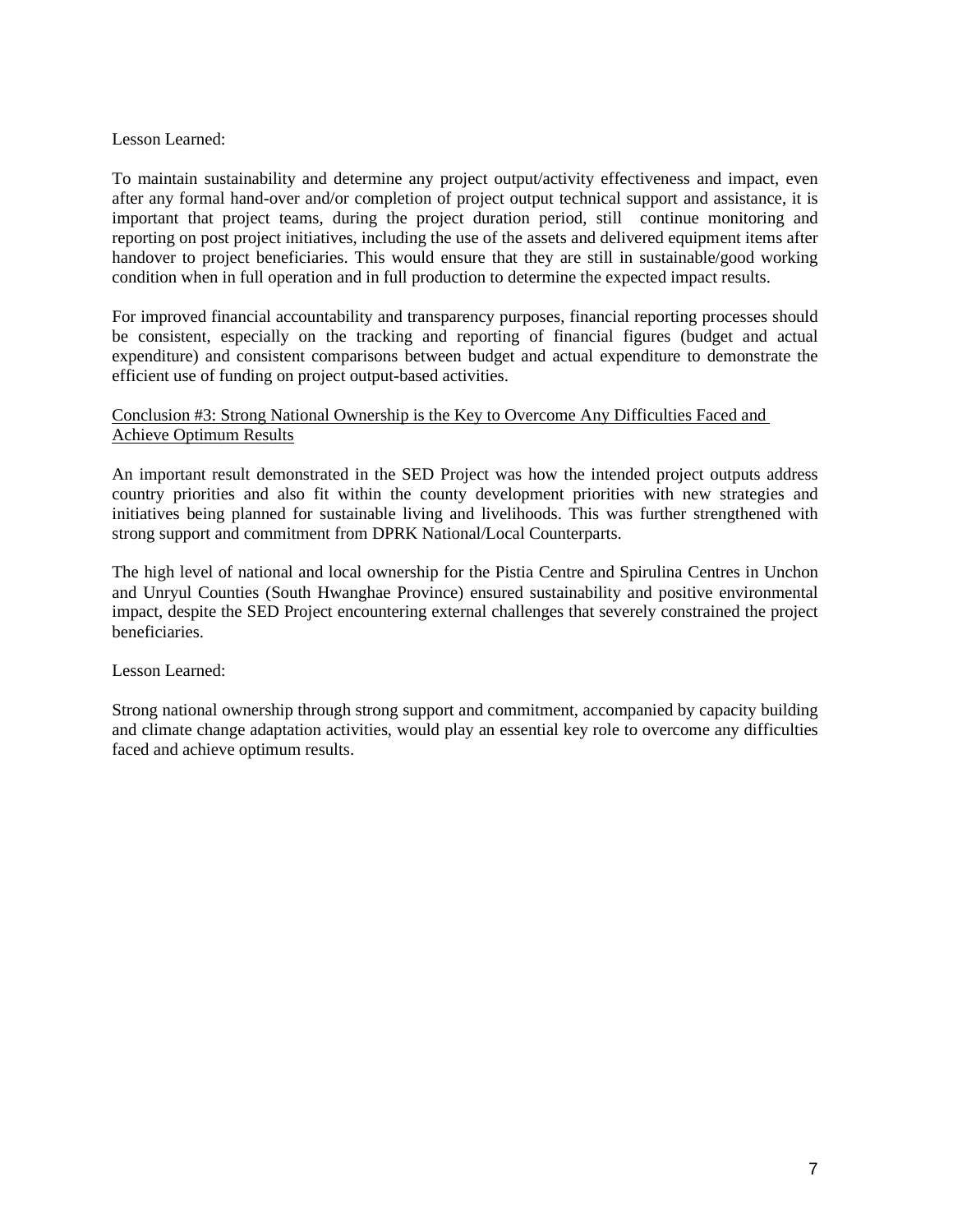#### **A Success Story: The Case of the Pistia Centre and Spirulina Centre in Unryul County (South Hwanghae Province)**

High levels of national/local ownership for the Pistia Centre and Spirulina Centres in Unryul County (South Hwanghae Province) ensured sustainability and positive environmental impact, despite the SED Project encountering external challenges that severely constrained the project beneficiaries. The conceptualization and successful setting-up of the Pistia Centre and Spirulina Centre was due to strong support and commitment from Mr Kim Gwang Chol, Vice-Chairman, Unryul CPC, who was in charge of the organization of the project implementation in the county. The following attributes of strong national/local ownership were displayed:

- **Pro-activeness** Mr Kim's pro-activeness and strong interest in the Pistia Centre and Spirulina Centre, through joining the project-supported training and other activities, led to his strong advocacy into the CPC to commit to co-financing and co-delivering in building the Pistia Centre and Spirulina Centre
- **Self-belief and motivation** Mr Kim's long term vision of the Pistia Centre and Spirulina Centre developed self-belief and motivation that the Pistia Centre and Spirulina Centre can be commercially sustainable whilst promoting social well-being of the county people in the long-term
- **Self-determination and self-sufficiency/reliance** Even though the Spirulina Centre could not yet produce quality products for distribution and human consumption, due to late civil construction and equipment installation resulted from delayed procurement, Mr Kim, on behalf of the county CPC, still has future plans to (1) ensure that the Spirulina Centre would receive the required quality certification and become a profitable business in 5 years' time whilst providing free Spirulina products to pregnant and lactating women in the county for nutrition improvement, (2) to build a bigger Spirulina Centre (3 hectares) in another location to become sustainable while the existing Spirulina Centre will eventually be used for research purposes such as being transformed into a County Centre of Excellence for Spirulina Research, and (3) to further develop Spirulina products such as candies, capsules, drinking juice and powder
- Taking risks and trying new ways/approaches Mr Kim was willing to accept and implement recommendations/suggestions to further innovate and maximize available resources:
	- 1. to breed mudfish within the Pistia Centre to diversify and enable further growing of pistia to further increase fodder supply
	- 2. embracing new learnings of the Spirulina Centre from the Study Tour in China and implement similar design concepts within Unryul County





*Visit to the Pistia Centre*



*Visit to the Spirulina Centre*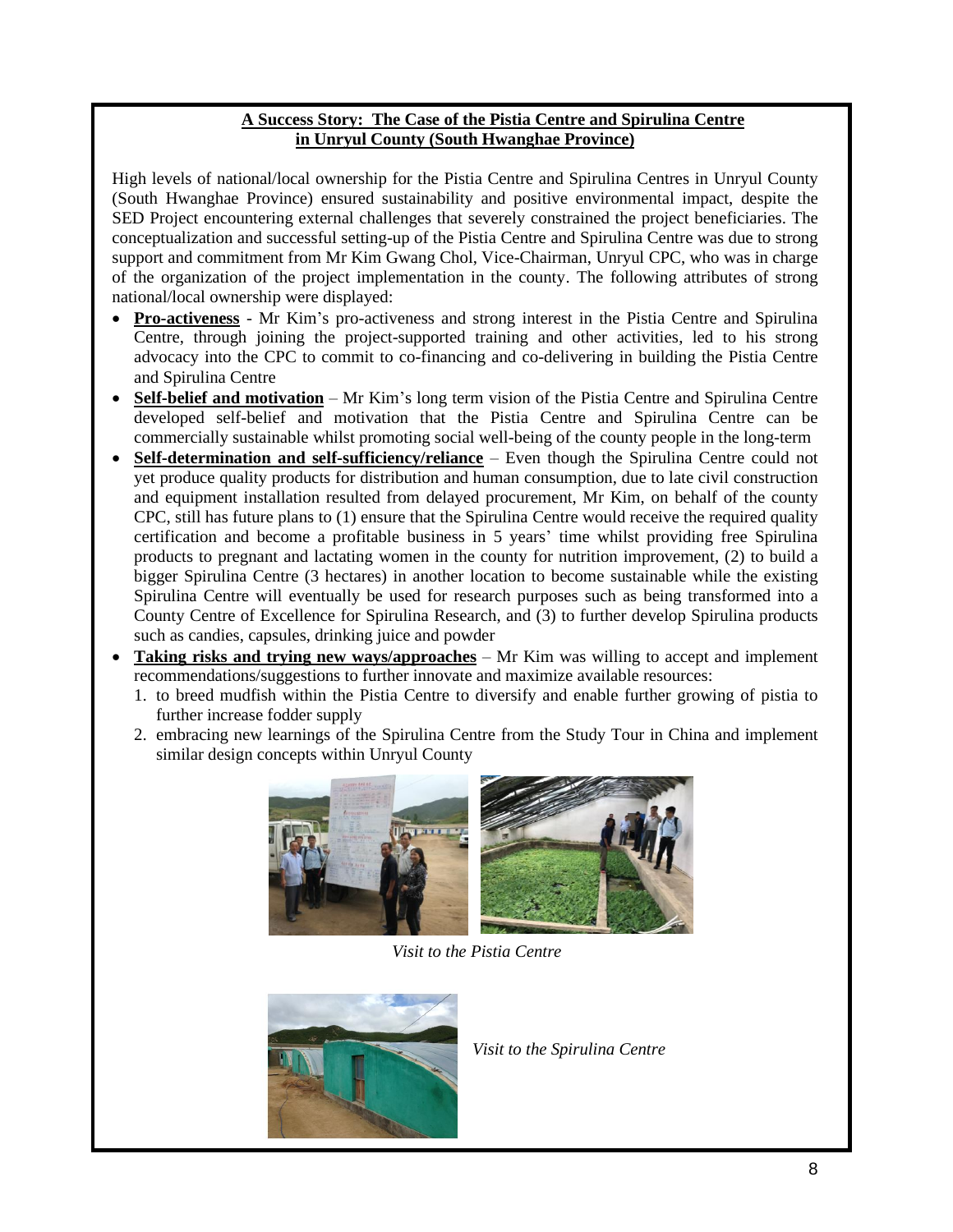#### **5. Recommendations**

The evaluation proposes 6 recommendations for consideration and implementation whereby:

• 4 operational recommendations relate to how the UNDP DPRK CO could further improve the way it operates as an organization

R1: Develop PRODOCS that take into close consideration the issues faced in special country context like DPRK

PRODOCs should be developed to mitigate issues faced in special country context with the following governance framework:

- o Partnership arrangements and the governance modality should be simplified and appropriately led by UNDP with an agency partner or technical working/advisory group (preferably with in-country office presence) to minimize partnership complications. If any partnership agreement is required, this should be concluded with clear roles and responsibilities for accountability purposes, signed and attached as an annex to the signed PRODOC before the commencement of any projects.
- o Any technical design specifications/requirements should be appropriately identified and formulated during the fact-finding mission prior to developing the PRODOC.

#### R2: Improve financial reporting processes

For improved financial accountability and transparency purposes, UNDP DPRK CO should improve their project financial reporting processes to track and report progress of consistent financial figures i.e. budget and actual expenditure for consistent comparisons between budget and actual expenditure, as per project outputs, based on project CDRs, for submissions of all relevant project reports (including annual progress reports), to demonstrate the efficient use of funding on project output-based activities.

Current project progress reports only contain a CDR as an annex which does not provide a clear picture for comparison of output/activity-based progress/expenditures against the plan/budget.

#### R3: Extensive review and update of country office policies and procedures with long-term scenario planning

Numerous external factors/challenges occurred in the period of 2013-2018 which severely constrained the UNDP DPRK CO in successfully delivering the desired results. It is therefore recommended that UNDP DPRK CO should:

- R3.1) work with UNDP Regional HQ to extensively review and update all operational, procurement and financial management policies and procedures to account for all that happened within the 2013-2018 period and appropriately mitigate any future constraints
- R3.2) incorporate extensive long-term scenario planning processes with appropriate risk assessments and counter-measures to ensure that suitable policies and procedures can be implemented to resolve and minimize issues in the event of unforeseen circumstances